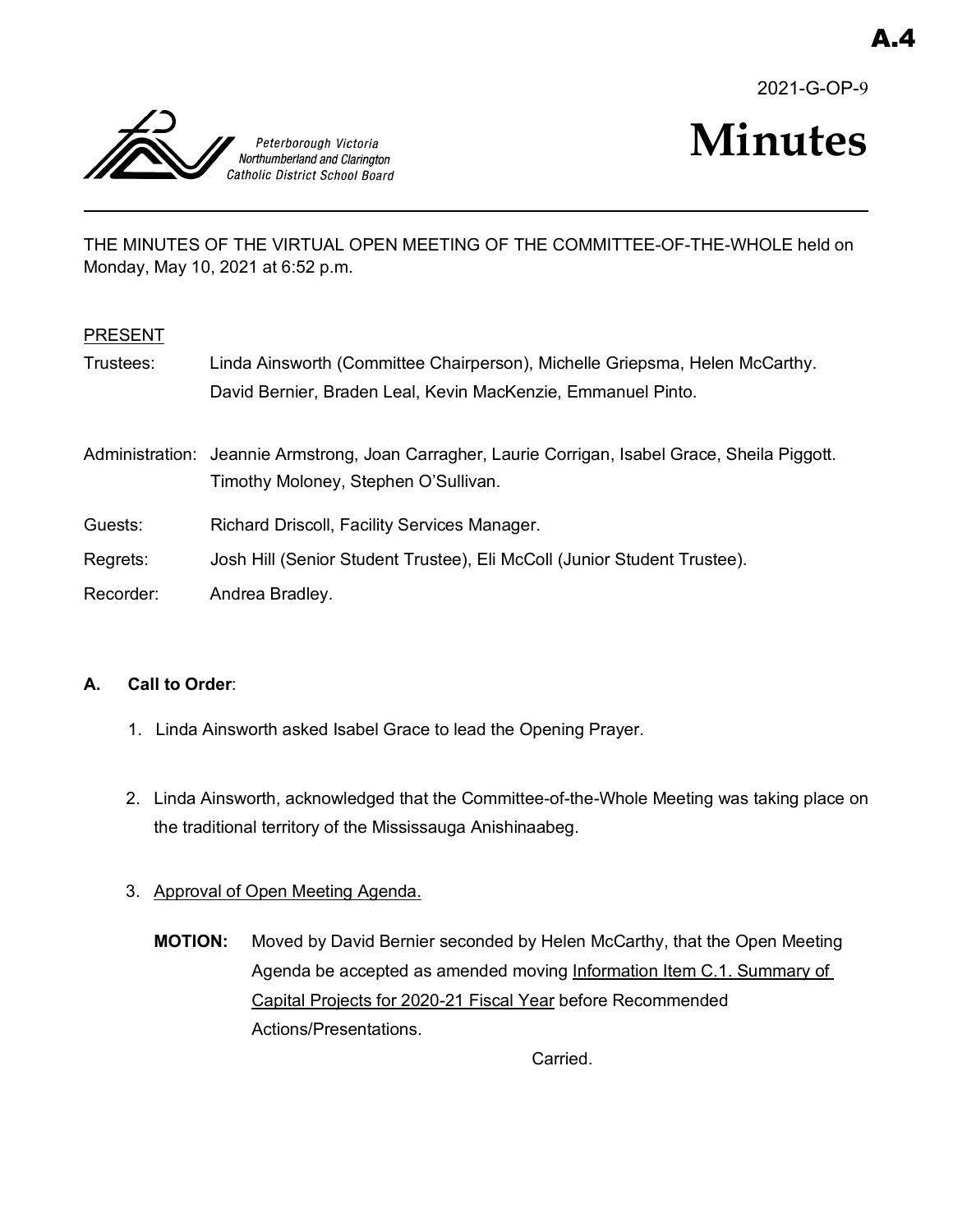4. Declarations of Conflicts of Interest.

There were no conflicts of interest.

- 5. Approval of the Minutes of the Committee-of-the-Whole Open Meeting held on April 6, 2021.
	- **MOTION:** Moved by Helen McCarthy, seconded by Kevin MacKenzie that the Minutes of the Committee-of-the-Whole – Open Meeting, held on April 6, 2021, be approved.

Carried.

#### 6. Business Arising from the Minutes.

There was no business arising from the Minutes.

#### **B. Recommended Actions/Presentations:**

#### 1. Summer Learning and Transition Programs 2021.

Tim Moloney, Laurie Corrigan and Sheila Piggott, Superintendents of Learning, made a PowerPoint presentation to the Committee-of-the-Whole and answered questions from Trustees. They explained in detail all of the Summer Learning and Transition Programs offered for the summer of 2021.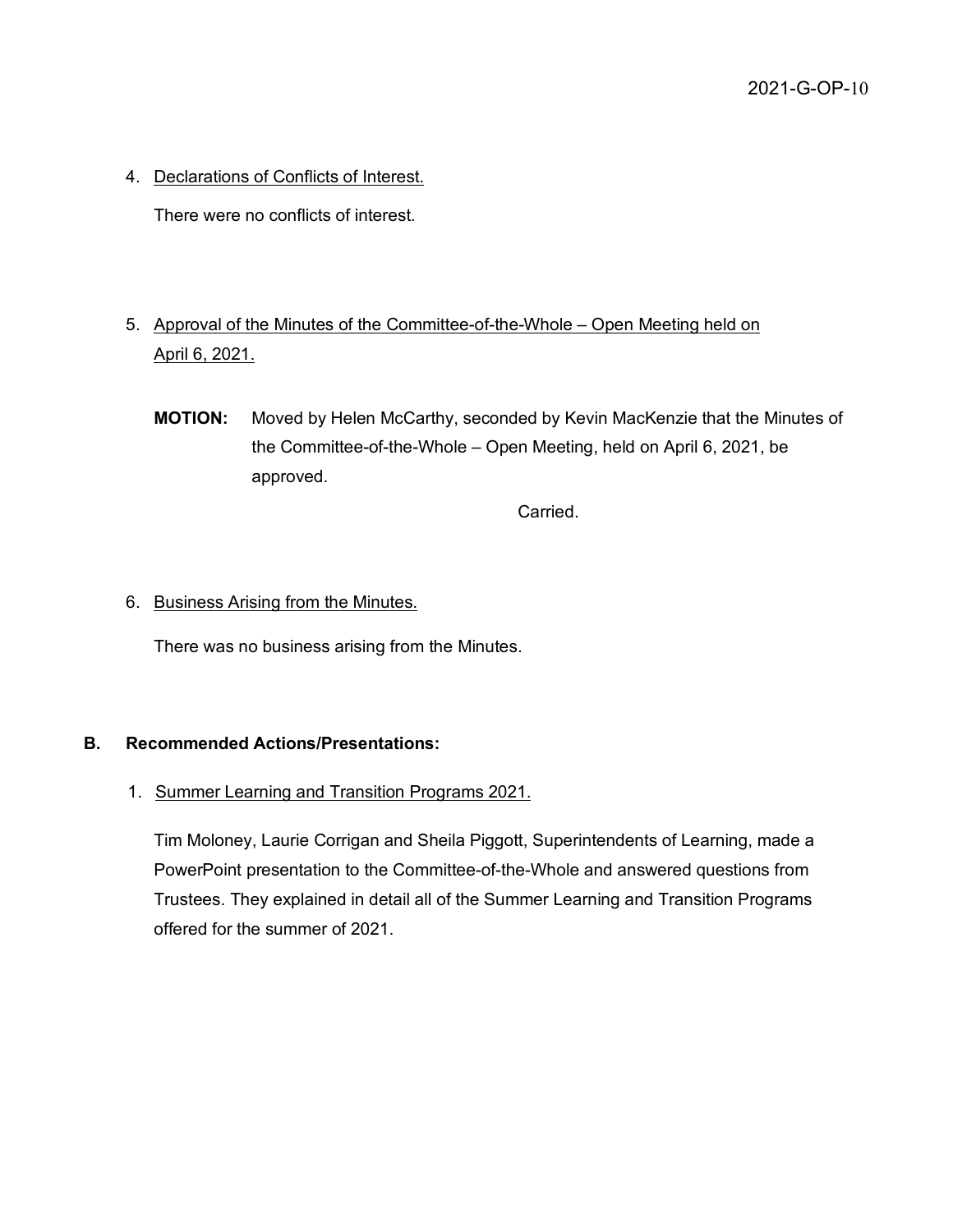#### **C. Information Items:**

#### 1. Summary of Capital Projects for 2021-22 Fiscal Year.

Isabel Grace, Superintendent of Business and Finance, presented the Summary of Capital Projects for 2021-22 Fiscal Year report to the Committee-of-the-Whole and answered questions from Trustees. Richard Driscoll, Facility Services Manager, explained in detail some of the larger projects such as roof replacements and ventilation systems. Trustees have requested a possible tour of some of the schools when Covid-19 guidelines are lifted.

#### 2. 2021-22 Grants for Student Needs Funding.

Isabel Grace, Superintendent of Business and Finance, presented the 2021-22 Grants for Student Needs Funding report to the Committee-of-the-Whole and answered questions from Trustees.

#### **D. Old Business:**

There was no old business.

#### **E. New Business:**

There was no new business.

### **F. Next Meeting:**

1. Monday, June 14, 2021 – 6:30 p.m.